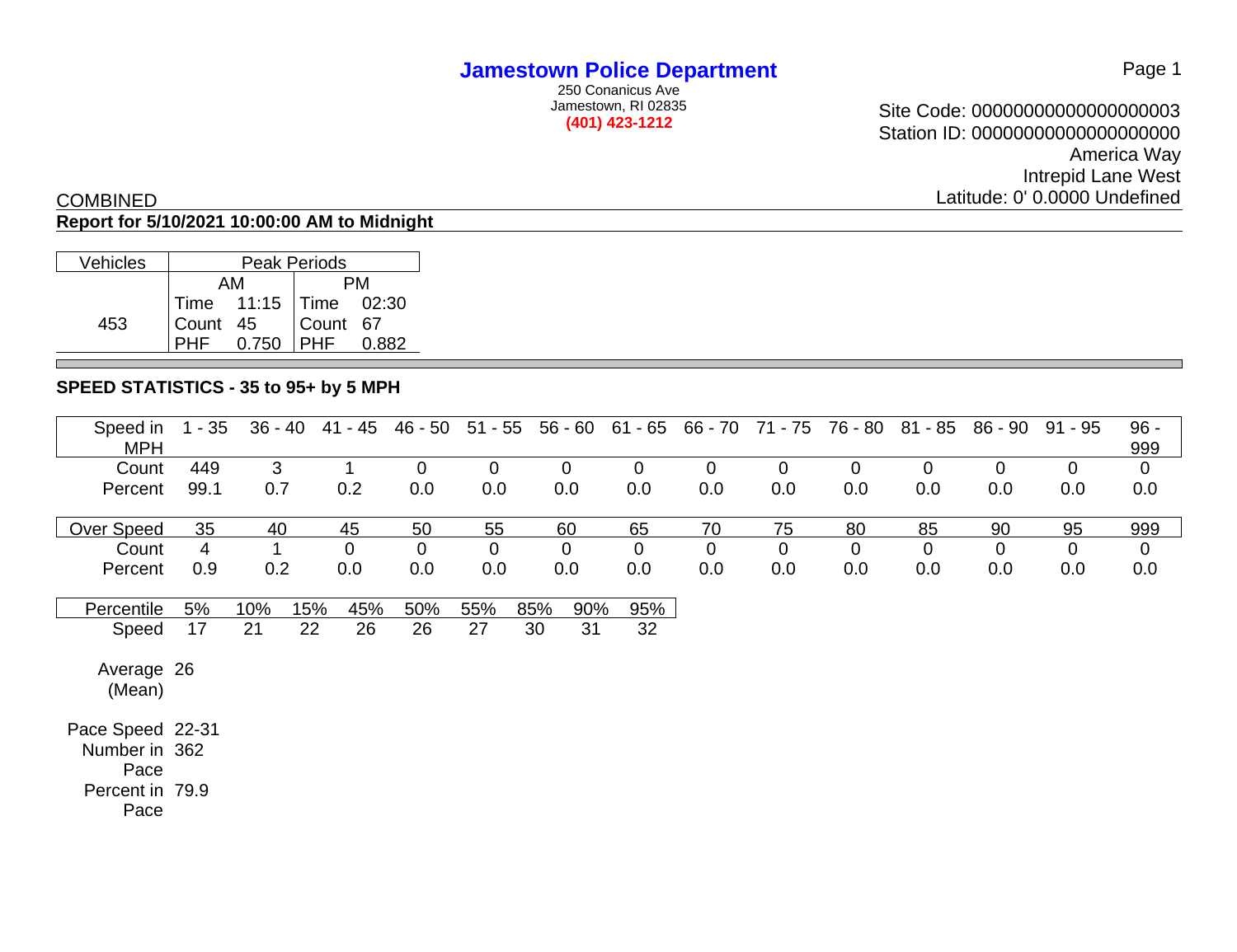250 Conanicus Ave Jamestown, RI 02835 **(401) 423-1212**

Site Code: 00000000000000000003 Station ID: 00000000000000000000 America Way Intrepid Lane West Latitude: 0' 0.0000 Undefined

## COMBINED

### **Report for Tuesday, May 11, 2021**

| <b>Vehicles</b> | Peak Periods                               |  |       |  |  |  |  |  |  |  |
|-----------------|--------------------------------------------|--|-------|--|--|--|--|--|--|--|
|                 | AМ                                         |  | PМ    |  |  |  |  |  |  |  |
|                 | Time 10:30 Time 01:15<br>Count 73 Count 78 |  |       |  |  |  |  |  |  |  |
| 679             |                                            |  |       |  |  |  |  |  |  |  |
|                 | $0.676$ PHF                                |  | 0.886 |  |  |  |  |  |  |  |

### **SPEED STATISTICS - 35 to 95+ by 5 MPH**

| Speed in<br><b>MPH</b> | $1 - 35$ | $36 - 40$   | 41 - 45     | 46 - 50     | $51 - 55$   | $56 - 60$   | 61 - 65        | 66 - 70     | 71 - 75     | 76 - 80        | $81 - 85$      | $86 - 90$      | 91 - 95     | $96 -$<br>999  |
|------------------------|----------|-------------|-------------|-------------|-------------|-------------|----------------|-------------|-------------|----------------|----------------|----------------|-------------|----------------|
| Count                  | 673      | 6           | $\mathbf 0$ | $\mathbf 0$ | $\mathbf 0$ | 0           | $\overline{0}$ | $\mathbf 0$ | $\mathbf 0$ | $\overline{0}$ | $\overline{0}$ | $\overline{0}$ | $\mathbf 0$ | $\mathbf 0$    |
| Percent                | 99.1     | 0.9         | 0.0         | 0.0         | 0.0         | 0.0         | 0.0            | 0.0         | 0.0         | 0.0            | 0.0            | 0.0            | 0.0         | 0.0            |
| Over Speed             | 35       | 40          | 45          | 50          | 55          | 60          | 65             | 70          | 75          | 80             | 85             | 90             | 95          | 999            |
| Count                  | 6        | $\mathbf 0$ | $\mathbf 0$ | $\mathbf 0$ | $\mathbf 0$ | $\mathbf 0$ | $\mathbf 0$    | $\mathbf 0$ | $\mathbf 0$ | $\mathbf 0$    | $\mathbf 0$    | $\mathbf 0$    | $\mathbf 0$ | $\overline{0}$ |
| Percent                | 0.9      | 0.0         | 0.0         | 0.0         | 0.0         | 0.0         | 0.0            | 0.0         | 0.0         | 0.0            | 0.0            | 0.0            | 0.0         | 0.0            |
| Percentile             | 5%       | 10%         | 15%<br>45%  | 50%         | 55%         | 85%<br>90%  | 95%            |             |             |                |                |                |             |                |
| Speed                  | 15       | 19          | 21<br>26    | 26          | 27          | 30<br>30    | 32             |             |             |                |                |                |             |                |
| Average 25<br>(Mean)   |          |             |             |             |             |             |                |             |             |                |                |                |             |                |
| Pace Speed 22-31       |          |             |             |             |             |             |                |             |             |                |                |                |             |                |
| Number in 531          |          |             |             |             |             |             |                |             |             |                |                |                |             |                |
| Pace                   |          |             |             |             |             |             |                |             |             |                |                |                |             |                |
| Percent in 78.2        |          |             |             |             |             |             |                |             |             |                |                |                |             |                |
| Pace                   |          |             |             |             |             |             |                |             |             |                |                |                |             |                |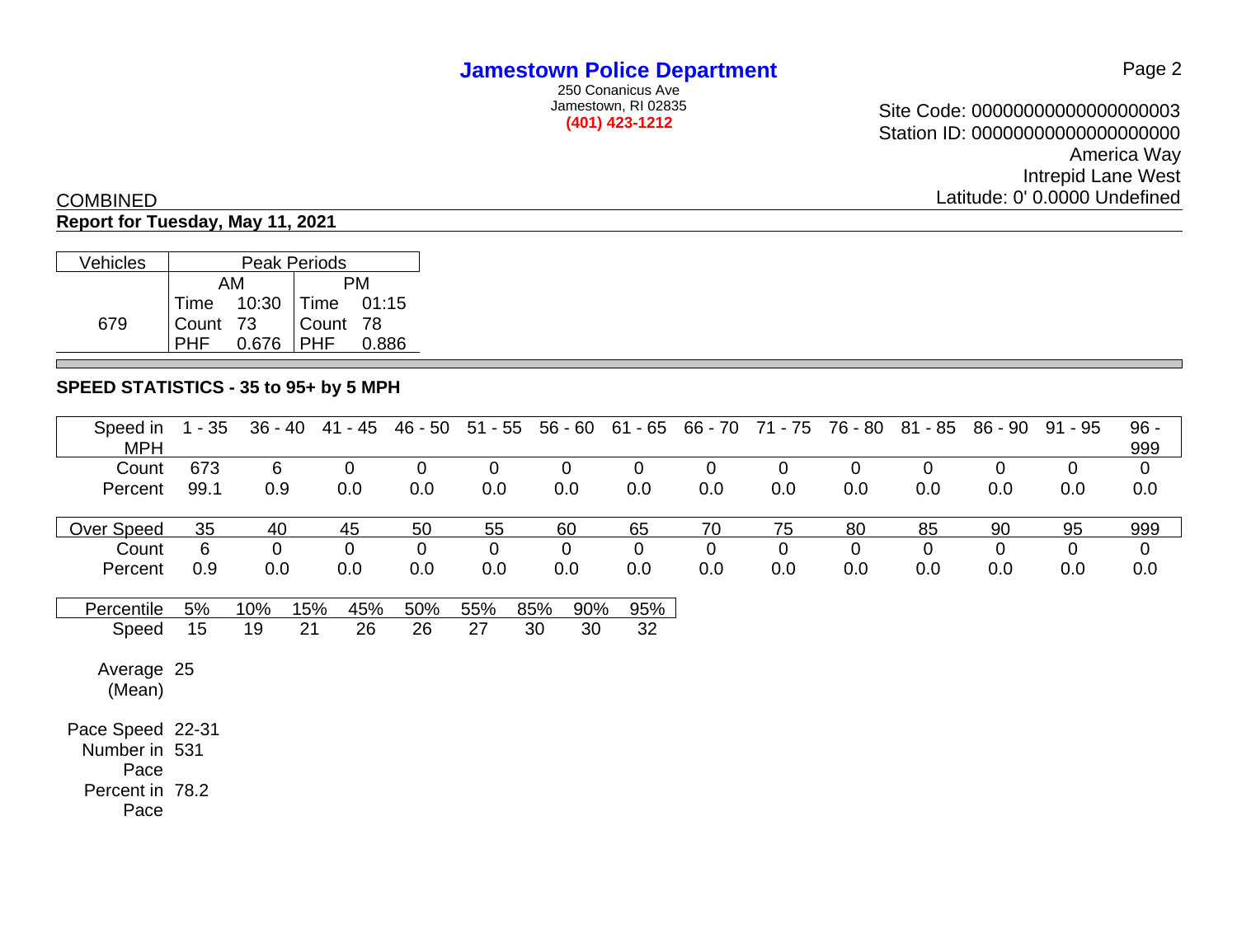250 Conanicus Ave Jamestown, RI 02835 **(401) 423-1212**

Site Code: 00000000000000000003 Station ID: 00000000000000000000 America Way Intrepid Lane West Latitude: 0' 0.0000 Undefined

# COMBINED

### **Report for Wednesday, May 12, 2021**

| Vehicles | Peak Periods |                                                                  |  |  |  |  |  |  |  |  |  |
|----------|--------------|------------------------------------------------------------------|--|--|--|--|--|--|--|--|--|
|          |              | AМ                                                               |  |  |  |  |  |  |  |  |  |
|          |              |                                                                  |  |  |  |  |  |  |  |  |  |
| 617      |              |                                                                  |  |  |  |  |  |  |  |  |  |
|          |              | Time 11:15 Time 01:30<br>Count 59 Count 72<br>PHF 0.702 PHF 0.72 |  |  |  |  |  |  |  |  |  |

### **SPEED STATISTICS - 35 to 95+ by 5 MPH**

| Speed in<br><b>MPH</b> | $1 - 35$ | $36 - 40$      |     | 41 - 45        | 46 - 50     | $51 - 55$   | $56 - 60$  | $61 - 65$      | 66 - 70        | 71 - 75     | 76 - 80     | $81 - 85$   | 86 - 90     | $91 - 95$   | $96 -$<br>999  |
|------------------------|----------|----------------|-----|----------------|-------------|-------------|------------|----------------|----------------|-------------|-------------|-------------|-------------|-------------|----------------|
| Count                  | 612      | 5              |     | $\overline{0}$ | $\mathbf 0$ | $\mathbf 0$ | 0          | $\mathbf 0$    | $\mathbf 0$    | $\mathbf 0$ | $\mathbf 0$ | $\mathbf 0$ | $\mathbf 0$ | $\mathbf 0$ | $\mathbf 0$    |
| Percent                | 99.2     | 0.8            |     | 0.0            | 0.0         | 0.0         | 0.0        | 0.0            | 0.0            | 0.0         | 0.0         | 0.0         | 0.0         | 0.0         | 0.0            |
| Over Speed             | 35       | 40             |     | 45             | 50          | 55          | 60         | 65             | 70             | 75          | 80          | 85          | 90          | 95          | 999            |
| Count                  | 5        | $\overline{0}$ |     | $\mathbf 0$    | $\mathbf 0$ | $\mathbf 0$ | 0          | $\overline{0}$ | $\overline{0}$ | $\mathbf 0$ | $\mathbf 0$ | $\mathbf 0$ | $\mathbf 0$ | $\mathbf 0$ | $\overline{0}$ |
| Percent                | 0.8      | 0.0            |     | 0.0            | 0.0         | 0.0         | 0.0        | 0.0            | 0.0            | 0.0         | 0.0         | 0.0         | 0.0         | 0.0         | 0.0            |
| Percentile             | 5%       | 10%            | 15% | 45%            | 50%         | 55%         | 85%<br>90% | 95%            |                |             |             |             |             |             |                |
| Speed                  | 16       | 20             | 21  | 26             | 27          | 27          | 31<br>30   | 32             |                |             |             |             |             |             |                |
| Average 26<br>(Mean)   |          |                |     |                |             |             |            |                |                |             |             |             |             |             |                |
| Pace Speed 22-31       |          |                |     |                |             |             |            |                |                |             |             |             |             |             |                |
| Number in 473          |          |                |     |                |             |             |            |                |                |             |             |             |             |             |                |
| Pace                   |          |                |     |                |             |             |            |                |                |             |             |             |             |             |                |
| Percent in 76.7        |          |                |     |                |             |             |            |                |                |             |             |             |             |             |                |
| Pace                   |          |                |     |                |             |             |            |                |                |             |             |             |             |             |                |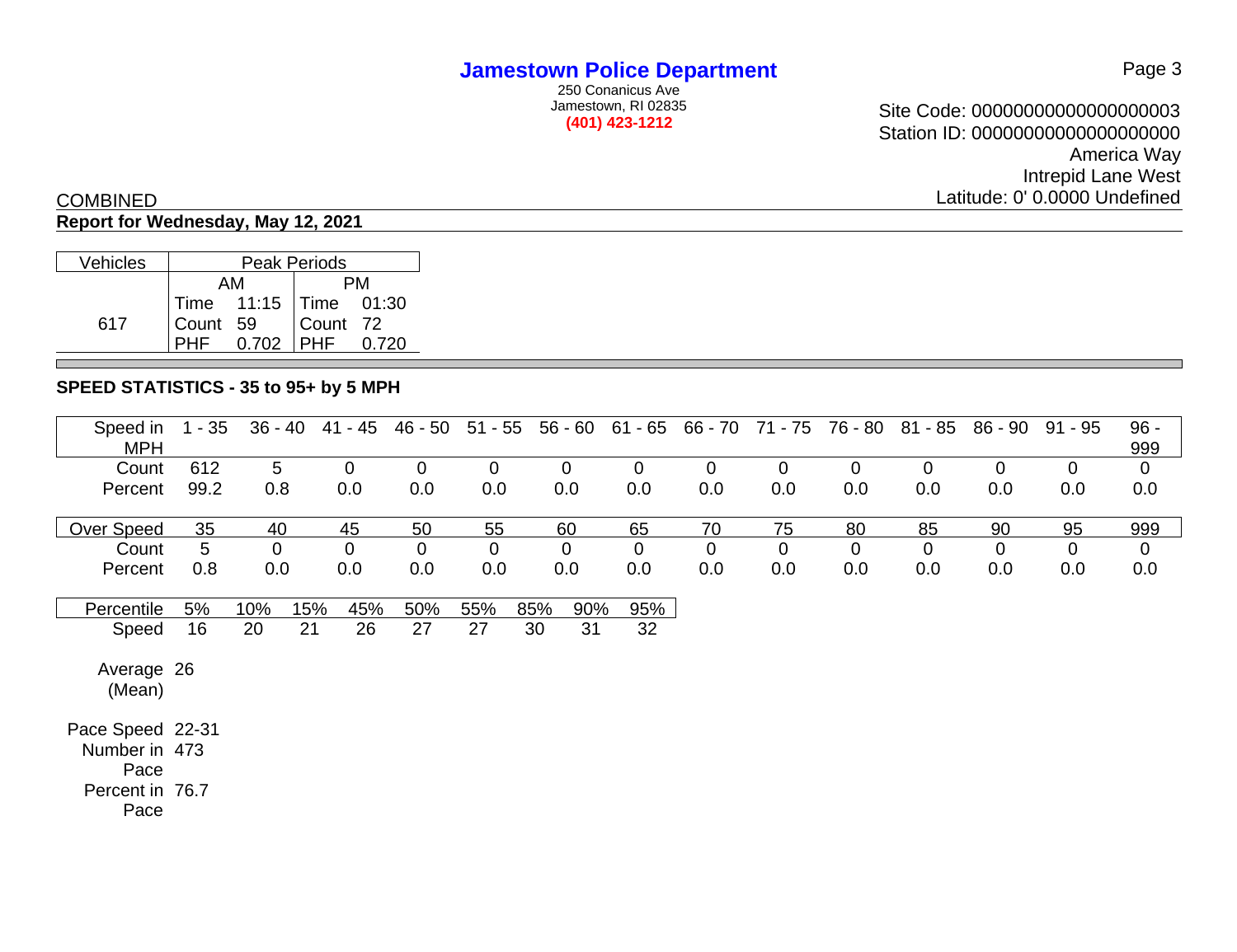250 Conanicus Ave Jamestown, RI 02835 **(401) 423-1212**

Site Code: 00000000000000000003 Station ID: 00000000000000000000 America Way Intrepid Lane West Latitude: 0' 0.0000 Undefined

#### COMBINED **Report for Thursday, May 13, 2021, Midnight to 11:59 PM**

| Vehicles | Peak Periods |                         |          |       |  |  |  |  |  |  |  |
|----------|--------------|-------------------------|----------|-------|--|--|--|--|--|--|--|
|          |              | AМ                      |          |       |  |  |  |  |  |  |  |
|          |              | Time  10:30 Time  12:30 |          |       |  |  |  |  |  |  |  |
| 676      | Count 58     |                         | Count 65 |       |  |  |  |  |  |  |  |
|          |              | 0.853                   | PHF      | 0.855 |  |  |  |  |  |  |  |

### **SPEED STATISTICS - 35 to 95+ by 5 MPH**

| Speed in<br><b>MPH</b> | $1 - 35$ | $36 - 40$   | 41 - 45        | 46 - 50        | $51 - 55$   | $56 - 60$   | $61 - 65$   | 66 - 70     | 71 - 75     | 76 - 80     | $81 - 85$   | 86 - 90     | $91 - 95$   | $96 -$<br>999 |
|------------------------|----------|-------------|----------------|----------------|-------------|-------------|-------------|-------------|-------------|-------------|-------------|-------------|-------------|---------------|
| Count                  | 663      | 13          | $\overline{0}$ | $\overline{0}$ | $\mathbf 0$ | $\mathbf 0$ | $\mathbf 0$ | $\mathbf 0$ | $\mathbf 0$ | $\mathbf 0$ | $\mathbf 0$ | $\mathbf 0$ | $\mathbf 0$ | $\mathbf 0$   |
| Percent                | 98.1     | 1.9         | 0.0            | 0.0            | 0.0         | 0.0         | 0.0         | 0.0         | 0.0         | 0.0         | 0.0         | 0.0         | 0.0         | 0.0           |
| Over Speed             | 35       | 40          | 45             | 50             | 55          | 60          | 65          | 70          | 75          | 80          | 85          | 90          | 95          | 999           |
| Count                  | 13       | $\mathbf 0$ | $\overline{0}$ | $\overline{0}$ | $\mathbf 0$ | $\mathbf 0$ | $\mathbf 0$ | $\mathbf 0$ | $\mathbf 0$ | 0           | $\mathbf 0$ | $\mathbf 0$ | $\mathbf 0$ | $\mathbf 0$   |
| Percent                | 1.9      | 0.0         | 0.0            | 0.0            | 0.0         | 0.0         | 0.0         | 0.0         | 0.0         | 0.0         | 0.0         | 0.0         | 0.0         | 0.0           |
|                        |          |             |                |                |             |             |             |             |             |             |             |             |             |               |
| Percentile             | 5%       | 10%         | 15%<br>45%     | 50%            | 55%         | 85%<br>90%  | 95%         |             |             |             |             |             |             |               |
| Speed                  | 15       | 20          | 22<br>26       | 26             | 27          | 31<br>30    | 32          |             |             |             |             |             |             |               |
| Average 26<br>(Mean)   |          |             |                |                |             |             |             |             |             |             |             |             |             |               |
| Pace Speed 22-31       |          |             |                |                |             |             |             |             |             |             |             |             |             |               |
| Number in 533          |          |             |                |                |             |             |             |             |             |             |             |             |             |               |
| Pace                   |          |             |                |                |             |             |             |             |             |             |             |             |             |               |
| Percent in 78.8        |          |             |                |                |             |             |             |             |             |             |             |             |             |               |
| Pace                   |          |             |                |                |             |             |             |             |             |             |             |             |             |               |